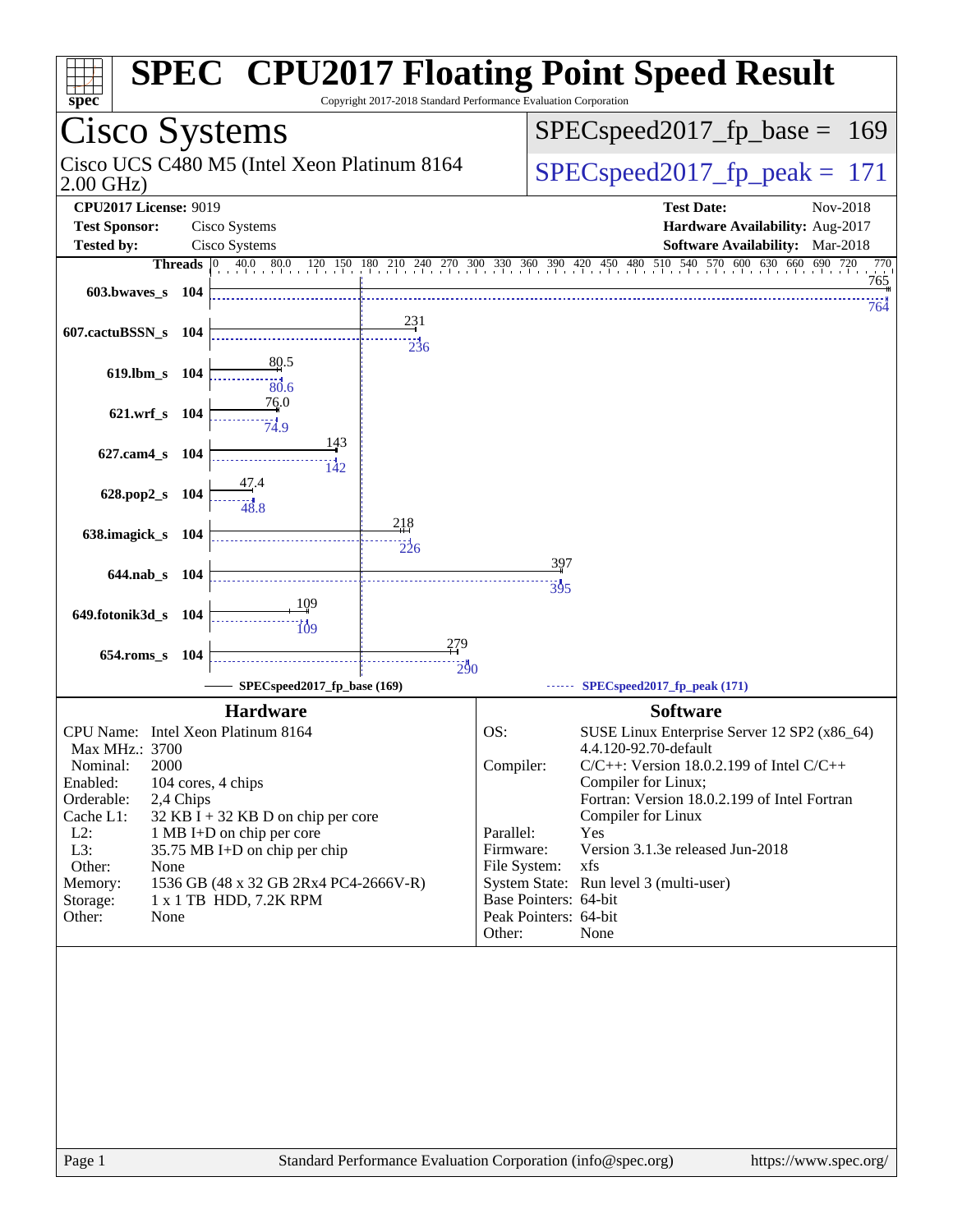

Copyright 2017-2018 Standard Performance Evaluation Corporation

## Cisco Systems

2.00 GHz) Cisco UCS C480 M5 (Intel Xeon Platinum 8164  $\vert$  SPECspeed2017 fp\_peak = 171

SPECspeed2017 fp base =  $169$ 

**[CPU2017 License:](http://www.spec.org/auto/cpu2017/Docs/result-fields.html#CPU2017License)** 9019 **[Test Date:](http://www.spec.org/auto/cpu2017/Docs/result-fields.html#TestDate)** Nov-2018 **[Test Sponsor:](http://www.spec.org/auto/cpu2017/Docs/result-fields.html#TestSponsor)** Cisco Systems **[Hardware Availability:](http://www.spec.org/auto/cpu2017/Docs/result-fields.html#HardwareAvailability)** Aug-2017 **[Tested by:](http://www.spec.org/auto/cpu2017/Docs/result-fields.html#Testedby)** Cisco Systems **[Software Availability:](http://www.spec.org/auto/cpu2017/Docs/result-fields.html#SoftwareAvailability)** Mar-2018

#### **[Results Table](http://www.spec.org/auto/cpu2017/Docs/result-fields.html#ResultsTable)**

|                                   | <b>Base</b>    |                |              |                |              |                | <b>Peak</b> |                |                |              |                |              |                |              |
|-----------------------------------|----------------|----------------|--------------|----------------|--------------|----------------|-------------|----------------|----------------|--------------|----------------|--------------|----------------|--------------|
| <b>Benchmark</b>                  | <b>Threads</b> | <b>Seconds</b> | <b>Ratio</b> | <b>Seconds</b> | <b>Ratio</b> | <b>Seconds</b> | Ratio       | <b>Threads</b> | <b>Seconds</b> | <b>Ratio</b> | <b>Seconds</b> | <b>Ratio</b> | <b>Seconds</b> | <b>Ratio</b> |
| 603.bwayes s                      | 104            | 77.1           | 765          | 76.9           | 767          | 77.3           | 763         | 104            | 77.4           | 763          | 77.2           | 764          | 77.2           | 764          |
| 607.cactuBSSN s                   | 104            | 71.8           | 232          | 72.2           | 231          | 72.2           | 231         | 104            | 70.4           | 237          | 70.7           | 236          | 70.8           | 235          |
| $619.1$ bm s                      | 104            | 65.0           | 80.5         | 65.1           | 80.5         | 69.0           | 76.0        | 104            | 65.4           | 80.1         | 64.8           | 80.8         | 65.0           | 80.6         |
| $621$ .wrf s                      | 104            | 172            | 77.0         | 176            | 75.1         | 174            | 76.0        | 104            | 174            | 75.9         | 177            | 74.9         | 178            | 74.4         |
| $627$ .cam4 s                     | 104            | 62.6           | 142          | 62.1           | 143          | 62.0           | 143         | 104            | 62.6           | 142          | 62.3           | 142          | 62.9           | 141          |
| $628.pop2_s$                      | 104            | 250            | 47.4         | 248            | 47.8         | 250            | 47.4        | 104            | 241            | 49.3         | 243            | 48.8         | 247            | 48.0         |
| 638.imagick_s                     | 104            | 64.1           | 225          | 66.1           | 218          | 67.3           | 214         | 104            | 63.9           | 226          | 63.9           | 226          | 63.9           | 226          |
| $644$ .nab s                      | 104            | 44.0           | 397          | 44.0           | 397          | 44.2           | 395         | 104            | 44.1           | 397          | 44.2           | <u>395</u>   | 44.3           | 394          |
| 649.fotonik3d s                   | 104            | 82.3           | 111          | 102            | 89.1         | 83.4           | 109         | 104            | 88.7           | 103          | 82.7           | 110          | 83.4           | <u>109</u>   |
| $654$ .roms s                     | 104            | 56.3           | 280          | 58.0           | 271          | 56.5           | 279         | 104            | 54.0           | 292          | 54.5           | 289          | 54.2           | <b>290</b>   |
| $SPEC speed2017$ fp base =<br>169 |                |                |              |                |              |                |             |                |                |              |                |              |                |              |

**[SPECspeed2017\\_fp\\_peak =](http://www.spec.org/auto/cpu2017/Docs/result-fields.html#SPECspeed2017fppeak) 171**

Results appear in the [order in which they were run.](http://www.spec.org/auto/cpu2017/Docs/result-fields.html#RunOrder) Bold underlined text [indicates a median measurement](http://www.spec.org/auto/cpu2017/Docs/result-fields.html#Median).

#### **[Operating System Notes](http://www.spec.org/auto/cpu2017/Docs/result-fields.html#OperatingSystemNotes)**

Stack size set to unlimited using "ulimit -s unlimited"

#### **[General Notes](http://www.spec.org/auto/cpu2017/Docs/result-fields.html#GeneralNotes)**

Environment variables set by runcpu before the start of the run: KMP\_AFFINITY = "granularity=fine,compact" LD\_LIBRARY\_PATH = "/home/cpu2017/lib/ia32:/home/cpu2017/lib/intel64" OMP STACKSIZE = "192M"

 Binaries compiled on a system with 1x Intel Core i7-4790 CPU + 32GB RAM memory using Redhat Enterprise Linux 7.4 Transparent Huge Pages enabled by default Prior to runcpu invocation Filesystem page cache synced and cleared with: sync; echo 3> /proc/sys/vm/drop\_caches Yes: The test sponsor attests, as of date of publication, that CVE-2017-5754 (Meltdown) is mitigated in the system as tested and documented. Yes: The test sponsor attests, as of date of publication, that CVE-2017-5753 (Spectre variant 1) is mitigated in the system as tested and documented. Yes: The test sponsor attests, as of date of publication, that CVE-2017-5715 (Spectre variant 2) is mitigated in the system as tested and documented.

#### **[Platform Notes](http://www.spec.org/auto/cpu2017/Docs/result-fields.html#PlatformNotes)**

BIOS Settings: Intel HyperThreading Technology set to Disabled CPU performance set to Enterprise

**(Continued on next page)**

Page 2 Standard Performance Evaluation Corporation [\(info@spec.org\)](mailto:info@spec.org) <https://www.spec.org/>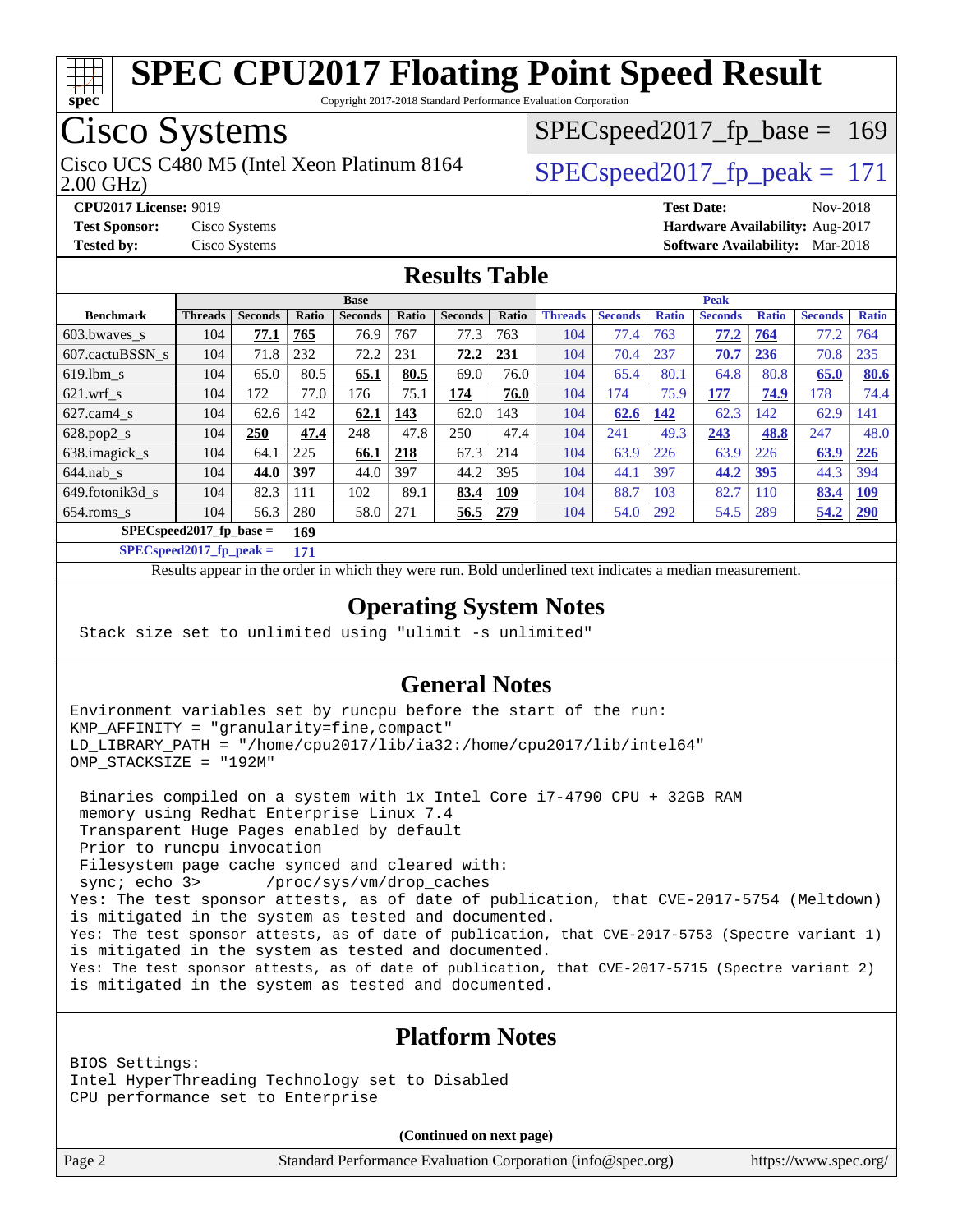

Copyright 2017-2018 Standard Performance Evaluation Corporation

## Cisco Systems

Cisco UCS C480 M5 (Intel Xeon Platinum 8164<br>2.00 GHz)

SPECspeed2017 fp base =  $169$ 

SPECspeed2017 fp peak =  $171$ 

**[CPU2017 License:](http://www.spec.org/auto/cpu2017/Docs/result-fields.html#CPU2017License)** 9019 **[Test Date:](http://www.spec.org/auto/cpu2017/Docs/result-fields.html#TestDate)** Nov-2018 **[Test Sponsor:](http://www.spec.org/auto/cpu2017/Docs/result-fields.html#TestSponsor)** Cisco Systems **[Hardware Availability:](http://www.spec.org/auto/cpu2017/Docs/result-fields.html#HardwareAvailability)** Aug-2017 **[Tested by:](http://www.spec.org/auto/cpu2017/Docs/result-fields.html#Testedby)** Cisco Systems **[Software Availability:](http://www.spec.org/auto/cpu2017/Docs/result-fields.html#SoftwareAvailability)** Mar-2018

#### **[Platform Notes \(Continued\)](http://www.spec.org/auto/cpu2017/Docs/result-fields.html#PlatformNotes)**

Page 3 Standard Performance Evaluation Corporation [\(info@spec.org\)](mailto:info@spec.org) <https://www.spec.org/> Power Performance Tuning set to OS Controls SNC set to Disabled Patrol Scrub set to Disabled Sysinfo program /home/cpu2017/bin/sysinfo Rev: r5797 of 2017-06-14 96c45e4568ad54c135fd618bcc091c0f running on linux-9r4j Tue Nov 6 14:09:42 2018 SUT (System Under Test) info as seen by some common utilities. For more information on this section, see <https://www.spec.org/cpu2017/Docs/config.html#sysinfo> From /proc/cpuinfo model name : Intel(R) Xeon(R) Platinum 8164 CPU @ 2.00GHz 4 "physical id"s (chips) 104 "processors" cores, siblings (Caution: counting these is hw and system dependent. The following excerpts from /proc/cpuinfo might not be reliable. Use with caution.) cpu cores : 26 siblings : 26 physical 0: cores 0 1 2 3 4 5 6 8 9 10 11 12 13 16 17 18 19 20 21 22 24 25 26 27 28 29 physical 1: cores 0 1 2 3 4 5 6 8 9 10 11 12 13 16 17 18 19 20 21 22 24 25 26 27 28 29 physical 2: cores 0 1 2 3 4 5 6 8 9 10 11 12 13 16 17 18 19 20 21 22 24 25 26 27 28 29 physical 3: cores 0 1 2 3 4 5 6 8 9 10 11 12 13 16 17 18 19 20 21 22 24 25 26 27 28 29 From lscpu: Architecture: x86\_64 CPU op-mode(s): 32-bit, 64-bit Byte Order: Little Endian CPU(s): 104 On-line CPU(s) list: 0-103 Thread(s) per core: 1 Core(s) per socket: 26 Socket(s): 4 NUMA node(s): 4 Vendor ID: GenuineIntel CPU family: 6 Model: 85 Model name: Intel(R) Xeon(R) Platinum 8164 CPU @ 2.00GHz Stepping: 4 CPU MHz: 3700.000 CPU max MHz: 3700.0000 CPU min MHz: 1000.0000 BogoMIPS: 3995.71 **(Continued on next page)**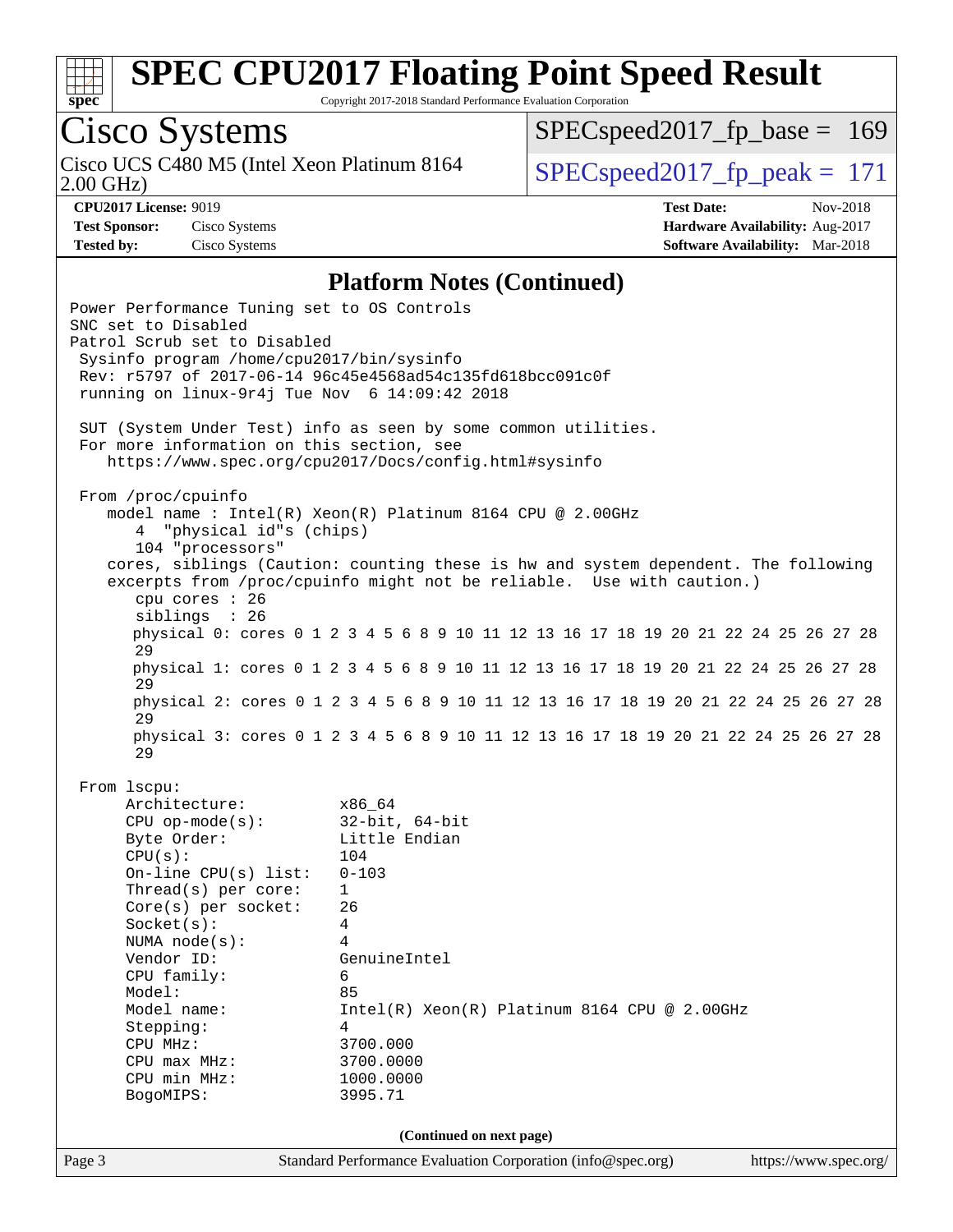

Copyright 2017-2018 Standard Performance Evaluation Corporation

Cisco Systems Cisco UCS C480 M5 (Intel Xeon Platinum 8164<br>2.00 GHz)

 $SPEC speed2017_fp\_base = 169$ 

SPECspeed2017 fp peak =  $171$ 

**[CPU2017 License:](http://www.spec.org/auto/cpu2017/Docs/result-fields.html#CPU2017License)** 9019 **[Test Date:](http://www.spec.org/auto/cpu2017/Docs/result-fields.html#TestDate)** Nov-2018 **[Test Sponsor:](http://www.spec.org/auto/cpu2017/Docs/result-fields.html#TestSponsor)** Cisco Systems **[Hardware Availability:](http://www.spec.org/auto/cpu2017/Docs/result-fields.html#HardwareAvailability)** Aug-2017 **[Tested by:](http://www.spec.org/auto/cpu2017/Docs/result-fields.html#Testedby)** Cisco Systems **[Software Availability:](http://www.spec.org/auto/cpu2017/Docs/result-fields.html#SoftwareAvailability)** Mar-2018

#### **[Platform Notes \(Continued\)](http://www.spec.org/auto/cpu2017/Docs/result-fields.html#PlatformNotes)**

| Virtualization:         | VT-x           |  |  |  |
|-------------------------|----------------|--|--|--|
| $L1d$ cache:            | 32K            |  |  |  |
| $L1i$ cache:            | 32K            |  |  |  |
| $L2$ cache:             | 1024K          |  |  |  |
| $L3$ cache:             | 36608K         |  |  |  |
| NUMA $node0$ $CPU(s)$ : | $0 - 25$       |  |  |  |
| NUMA nodel CPU(s):      | $26 - 51$      |  |  |  |
| NUMA $node2$ $CPU(s)$ : | $52 - 77$      |  |  |  |
| NUMA node3 CPU(s):      | $78 - 103$     |  |  |  |
| $1.7 - 1.7$             | ملام متسع متصا |  |  |  |

Flags: fpu vme de pse tsc msr pae mce cx8 apic sep mtrr pge mca cmov pat pse36 clflush dts acpi mmx fxsr sse sse2 ss ht tm pbe syscall nx pdpe1gb rdtscp lm constant\_tsc art arch\_perfmon pebs bts rep\_good nopl xtopology nonstop\_tsc aperfmperf eagerfpu pni pclmulqdq dtes64 monitor ds\_cpl vmx smx est tm2 ssse3 sdbg fma cx16 xtpr pdcm pcid dca sse4\_1 sse4\_2 x2apic movbe popcnt tsc\_deadline\_timer aes xsave avx f16c rdrand lahf\_lm abm 3dnowprefetch ida arat epb invpcid\_single pln pts dtherm hwp hwp\_act\_window hwp\_epp hwp\_pkg\_req intel\_pt rsb\_ctxsw spec\_ctrl stibp retpoline kaiser tpr\_shadow vnmi flexpriority ept vpid fsgsbase tsc\_adjust bmi1 hle avx2 smep bmi2 erms invpcid rtm cqm mpx avx512f avx512dq rdseed adx smap clflushopt clwb avx512cd avx512bw avx512vl xsaveopt xsavec xgetbv1 cqm\_llc cqm\_occup\_llc

```
 /proc/cpuinfo cache data
   cache size : 36608 KB
```
 From numactl --hardware WARNING: a numactl 'node' might or might not correspond to a physical chip. available: 4 nodes (0-3) node 0 cpus: 0 1 2 3 4 5 6 7 8 9 10 11 12 13 14 15 16 17 18 19 20 21 22 23 24 25 node 0 size: 385623 MB node 0 free: 385301 MB node 1 cpus: 26 27 28 29 30 31 32 33 34 35 36 37 38 39 40 41 42 43 44 45 46 47 48 49 50 51 node 1 size: 387057 MB node 1 free: 386732 MB node 2 cpus: 52 53 54 55 56 57 58 59 60 61 62 63 64 65 66 67 68 69 70 71 72 73 74 75 76 77 node 2 size: 387057 MB node 2 free: 386846 MB node 3 cpus: 78 79 80 81 82 83 84 85 86 87 88 89 90 91 92 93 94 95 96 97 98 99 100 101 102 103 node 3 size: 387054 MB node 3 free: 386678 MB node distances: node 0 1 2 3 0: 10 21 21 21 1: 21 10 21 21 2: 21 21 10 21 3: 21 21 21 10

**(Continued on next page)**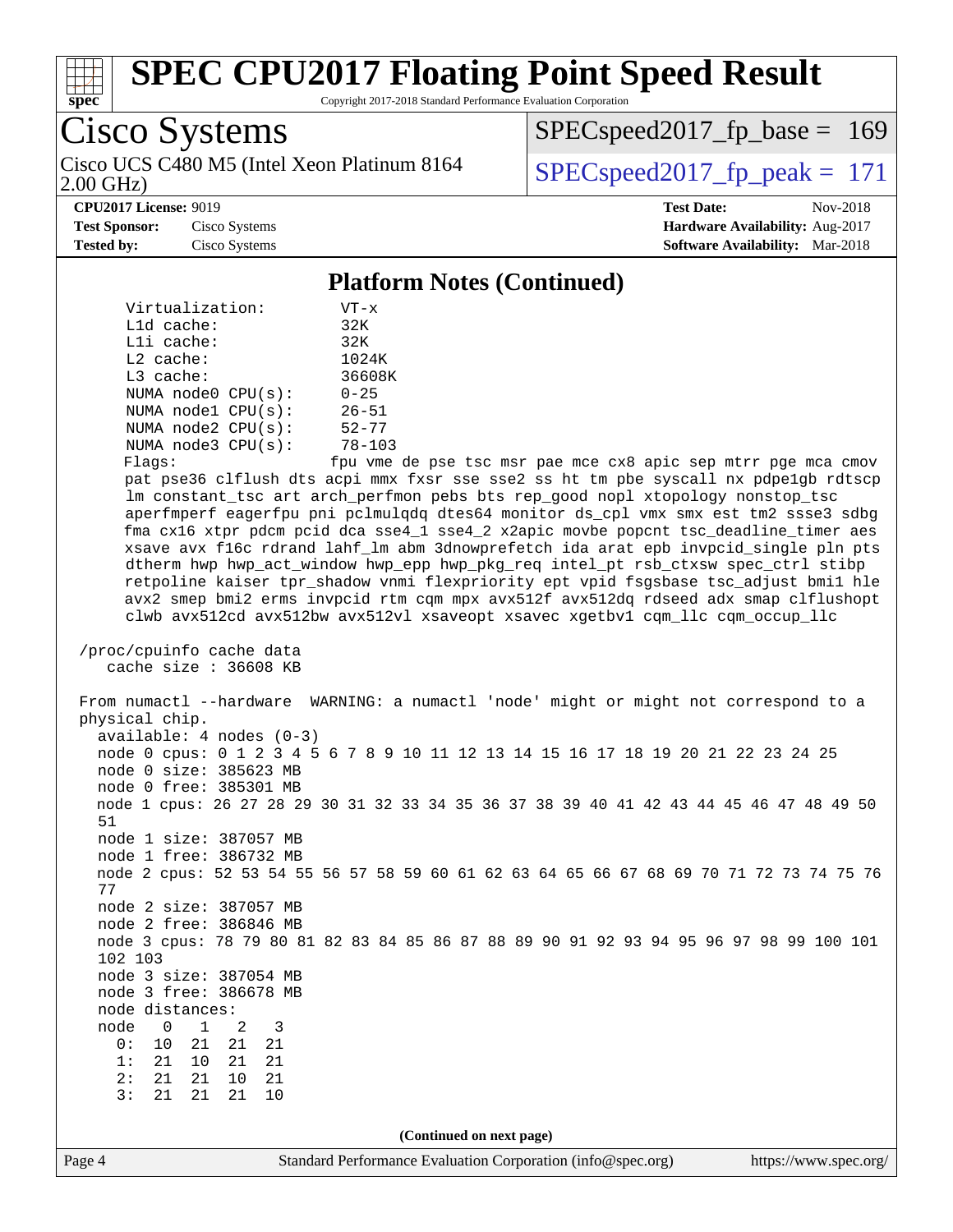

Copyright 2017-2018 Standard Performance Evaluation Corporation

## Cisco Systems

2.00 GHz) Cisco UCS C480 M5 (Intel Xeon Platinum 8164  $\vert$  SPECspeed2017 fp\_peak = 171

SPECspeed2017 fp base =  $169$ 

**[CPU2017 License:](http://www.spec.org/auto/cpu2017/Docs/result-fields.html#CPU2017License)** 9019 **[Test Date:](http://www.spec.org/auto/cpu2017/Docs/result-fields.html#TestDate)** Nov-2018 **[Test Sponsor:](http://www.spec.org/auto/cpu2017/Docs/result-fields.html#TestSponsor)** Cisco Systems **[Hardware Availability:](http://www.spec.org/auto/cpu2017/Docs/result-fields.html#HardwareAvailability)** Aug-2017 **[Tested by:](http://www.spec.org/auto/cpu2017/Docs/result-fields.html#Testedby)** Cisco Systems **[Software Availability:](http://www.spec.org/auto/cpu2017/Docs/result-fields.html#SoftwareAvailability)** Mar-2018

#### **[Platform Notes \(Continued\)](http://www.spec.org/auto/cpu2017/Docs/result-fields.html#PlatformNotes)**

 From /proc/meminfo MemTotal: 1583915772 kB HugePages\_Total: 0 Hugepagesize: 2048 kB From /etc/\*release\* /etc/\*version\* SuSE-release: SUSE Linux Enterprise Server 12 (x86\_64) VERSION = 12 PATCHLEVEL = 2 # This file is deprecated and will be removed in a future service pack or release. # Please check /etc/os-release for details about this release. os-release: NAME="SLES" VERSION="12-SP2" VERSION\_ID="12.2" PRETTY\_NAME="SUSE Linux Enterprise Server 12 SP2" ID="sles" ANSI\_COLOR="0;32" CPE\_NAME="cpe:/o:suse:sles:12:sp2" uname -a: Linux linux-9r4j 4.4.120-92.70-default #1 SMP Wed Mar 14 15:59:43 UTC 2018 (52a83de) x86\_64 x86\_64 x86\_64 GNU/Linux run-level 3 Nov 6 13:57 SPEC is set to: /home/cpu2017 Filesystem Type Size Used Avail Use% Mounted on /dev/sda1 xfs 930G 42G 889G 5% / Additional information from dmidecode follows. WARNING: Use caution when you interpret this section. The 'dmidecode' program reads system data which is "intended to allow hardware to be accurately determined", but the intent may not be met, as there are frequent changes to hardware, firmware, and the "DMTF SMBIOS" standard. BIOS Cisco Systems, Inc. C480M5.3.1.3e.0.0613181101 06/13/2018 Memory: 48x 0xCE00 M393A4K40BB2-CTD 32 GB 2 rank 2666 (End of data from sysinfo program) **[Compiler Version Notes](http://www.spec.org/auto/cpu2017/Docs/result-fields.html#CompilerVersionNotes)** ============================================================================== CC 619.lbm\_s(base) 638.imagick\_s(base, peak) 644.nab\_s(base, peak) **(Continued on next page)**

Page 5 Standard Performance Evaluation Corporation [\(info@spec.org\)](mailto:info@spec.org) <https://www.spec.org/>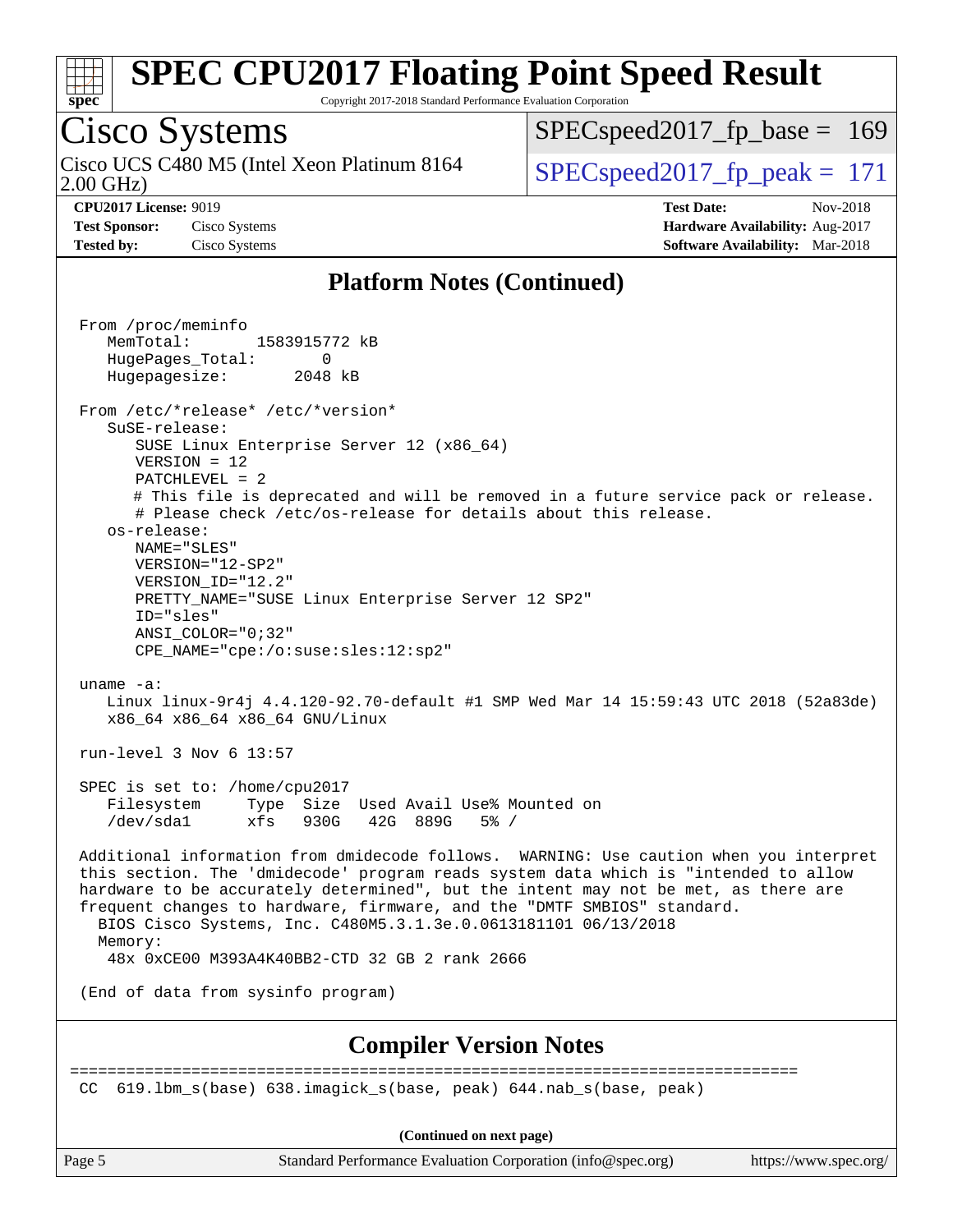

Copyright 2017-2018 Standard Performance Evaluation Corporation

Cisco Systems<br>Cisco UCS C480 M5 (Intel Xeon Platinum 8164 2.00 GHz)

[SPECspeed2017\\_fp\\_base =](http://www.spec.org/auto/cpu2017/Docs/result-fields.html#SPECspeed2017fpbase) 169

 $SPEC speed2017_fp\_peak = 171$ 

**[CPU2017 License:](http://www.spec.org/auto/cpu2017/Docs/result-fields.html#CPU2017License)** 9019 **[Test Date:](http://www.spec.org/auto/cpu2017/Docs/result-fields.html#TestDate)** Nov-2018 **[Test Sponsor:](http://www.spec.org/auto/cpu2017/Docs/result-fields.html#TestSponsor)** Cisco Systems **[Hardware Availability:](http://www.spec.org/auto/cpu2017/Docs/result-fields.html#HardwareAvailability)** Aug-2017 **[Tested by:](http://www.spec.org/auto/cpu2017/Docs/result-fields.html#Testedby)** Cisco Systems **[Software Availability:](http://www.spec.org/auto/cpu2017/Docs/result-fields.html#SoftwareAvailability)** Mar-2018

#### **[Compiler Version Notes \(Continued\)](http://www.spec.org/auto/cpu2017/Docs/result-fields.html#CompilerVersionNotes)**

| icc (ICC) 18.0.2 20180210<br>Copyright (C) 1985-2018 Intel Corporation. All rights reserved.                                                                                                  |  |  |  |  |  |
|-----------------------------------------------------------------------------------------------------------------------------------------------------------------------------------------------|--|--|--|--|--|
| $619.1$ bm_s(peak)<br>CC.                                                                                                                                                                     |  |  |  |  |  |
| ___________________________<br>icc (ICC) 18.0.2 20180210<br>Copyright (C) 1985-2018 Intel Corporation. All rights reserved.                                                                   |  |  |  |  |  |
| FC 607.cactuBSSN_s(base)                                                                                                                                                                      |  |  |  |  |  |
| icpc (ICC) 18.0.2 20180210<br>Copyright (C) 1985-2018 Intel Corporation. All rights reserved.<br>icc (ICC) 18.0.2 20180210                                                                    |  |  |  |  |  |
| Copyright (C) 1985-2018 Intel Corporation. All rights reserved.<br>ifort (IFORT) 18.0.2 20180210<br>Copyright (C) 1985-2018 Intel Corporation. All rights reserved.                           |  |  |  |  |  |
| FC 607.cactuBSSN_s(peak)                                                                                                                                                                      |  |  |  |  |  |
| icpc (ICC) 18.0.2 20180210<br>Copyright (C) 1985-2018 Intel Corporation. All rights reserved.<br>icc (ICC) 18.0.2 20180210<br>Copyright (C) 1985-2018 Intel Corporation. All rights reserved. |  |  |  |  |  |
| ifort (IFORT) 18.0.2 20180210<br>Copyright (C) 1985-2018 Intel Corporation. All rights reserved.                                                                                              |  |  |  |  |  |
| FC 603.bwaves_s(base) 649.fotonik3d_s(base) 654.roms_s(base)                                                                                                                                  |  |  |  |  |  |
| ifort (IFORT) 18.0.2 20180210<br>Copyright (C) 1985-2018 Intel Corporation. All rights reserved.                                                                                              |  |  |  |  |  |
| 603.bwaves_s(peak) 649.fotonik3d_s(peak) 654.roms_s(peak)<br>FC.                                                                                                                              |  |  |  |  |  |
| ifort (IFORT) 18.0.2 20180210<br>Copyright (C) 1985-2018 Intel Corporation. All rights reserved.                                                                                              |  |  |  |  |  |
| (Continued on next page)                                                                                                                                                                      |  |  |  |  |  |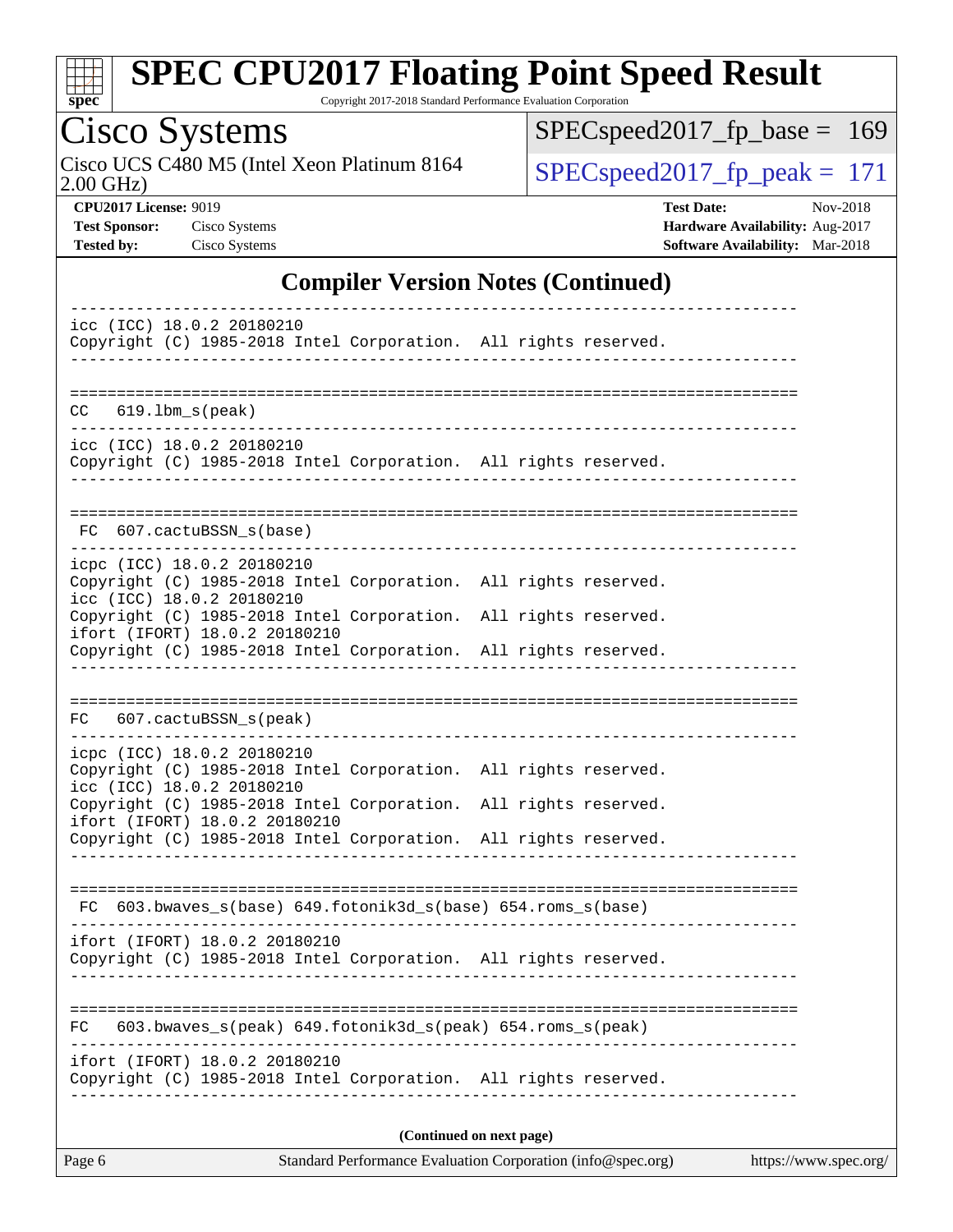

Copyright 2017-2018 Standard Performance Evaluation Corporation

## Cisco Systems

Cisco UCS C480 M5 (Intel Xeon Platinum 8164<br>2.00 GHz)

SPECspeed2017 fp peak =  $171$ SPECspeed2017 fp base =  $169$ 

**[Tested by:](http://www.spec.org/auto/cpu2017/Docs/result-fields.html#Testedby)** Cisco Systems **[Software Availability:](http://www.spec.org/auto/cpu2017/Docs/result-fields.html#SoftwareAvailability)** Mar-2018

**[CPU2017 License:](http://www.spec.org/auto/cpu2017/Docs/result-fields.html#CPU2017License)** 9019 **[Test Date:](http://www.spec.org/auto/cpu2017/Docs/result-fields.html#TestDate)** Nov-2018 **[Test Sponsor:](http://www.spec.org/auto/cpu2017/Docs/result-fields.html#TestSponsor)** Cisco Systems **[Hardware Availability:](http://www.spec.org/auto/cpu2017/Docs/result-fields.html#HardwareAvailability)** Aug-2017

#### **[Compiler Version Notes \(Continued\)](http://www.spec.org/auto/cpu2017/Docs/result-fields.html#CompilerVersionNotes)**

============================================================================== CC 621.wrf\_s(base) 627.cam4\_s(base, peak) 628.pop2\_s(base) ----------------------------------------------------------------------------- ifort (IFORT) 18.0.2 20180210 Copyright (C) 1985-2018 Intel Corporation. All rights reserved. icc (ICC) 18.0.2 20180210 Copyright (C) 1985-2018 Intel Corporation. All rights reserved. ------------------------------------------------------------------------------ ============================================================================== CC 621.wrf\_s(peak) 628.pop2\_s(peak) ----------------------------------------------------------------------------- ifort (IFORT) 18.0.2 20180210 Copyright (C) 1985-2018 Intel Corporation. All rights reserved. icc (ICC) 18.0.2 20180210 Copyright (C) 1985-2018 Intel Corporation. All rights reserved. ------------------------------------------------------------------------------

## **[Base Compiler Invocation](http://www.spec.org/auto/cpu2017/Docs/result-fields.html#BaseCompilerInvocation)**

[C benchmarks](http://www.spec.org/auto/cpu2017/Docs/result-fields.html#Cbenchmarks): [icc -m64 -std=c11](http://www.spec.org/cpu2017/results/res2018q4/cpu2017-20181113-09738.flags.html#user_CCbase_intel_icc_64bit_c11_33ee0cdaae7deeeab2a9725423ba97205ce30f63b9926c2519791662299b76a0318f32ddfffdc46587804de3178b4f9328c46fa7c2b0cd779d7a61945c91cd35)

[Fortran benchmarks](http://www.spec.org/auto/cpu2017/Docs/result-fields.html#Fortranbenchmarks): [ifort -m64](http://www.spec.org/cpu2017/results/res2018q4/cpu2017-20181113-09738.flags.html#user_FCbase_intel_ifort_64bit_24f2bb282fbaeffd6157abe4f878425411749daecae9a33200eee2bee2fe76f3b89351d69a8130dd5949958ce389cf37ff59a95e7a40d588e8d3a57e0c3fd751)

[Benchmarks using both Fortran and C](http://www.spec.org/auto/cpu2017/Docs/result-fields.html#BenchmarksusingbothFortranandC): [ifort -m64](http://www.spec.org/cpu2017/results/res2018q4/cpu2017-20181113-09738.flags.html#user_CC_FCbase_intel_ifort_64bit_24f2bb282fbaeffd6157abe4f878425411749daecae9a33200eee2bee2fe76f3b89351d69a8130dd5949958ce389cf37ff59a95e7a40d588e8d3a57e0c3fd751) [icc -m64 -std=c11](http://www.spec.org/cpu2017/results/res2018q4/cpu2017-20181113-09738.flags.html#user_CC_FCbase_intel_icc_64bit_c11_33ee0cdaae7deeeab2a9725423ba97205ce30f63b9926c2519791662299b76a0318f32ddfffdc46587804de3178b4f9328c46fa7c2b0cd779d7a61945c91cd35)

[Benchmarks using Fortran, C, and C++:](http://www.spec.org/auto/cpu2017/Docs/result-fields.html#BenchmarksusingFortranCandCXX) [icpc -m64](http://www.spec.org/cpu2017/results/res2018q4/cpu2017-20181113-09738.flags.html#user_CC_CXX_FCbase_intel_icpc_64bit_4ecb2543ae3f1412ef961e0650ca070fec7b7afdcd6ed48761b84423119d1bf6bdf5cad15b44d48e7256388bc77273b966e5eb805aefd121eb22e9299b2ec9d9) [icc -m64 -std=c11](http://www.spec.org/cpu2017/results/res2018q4/cpu2017-20181113-09738.flags.html#user_CC_CXX_FCbase_intel_icc_64bit_c11_33ee0cdaae7deeeab2a9725423ba97205ce30f63b9926c2519791662299b76a0318f32ddfffdc46587804de3178b4f9328c46fa7c2b0cd779d7a61945c91cd35) [ifort -m64](http://www.spec.org/cpu2017/results/res2018q4/cpu2017-20181113-09738.flags.html#user_CC_CXX_FCbase_intel_ifort_64bit_24f2bb282fbaeffd6157abe4f878425411749daecae9a33200eee2bee2fe76f3b89351d69a8130dd5949958ce389cf37ff59a95e7a40d588e8d3a57e0c3fd751)

### **[Base Portability Flags](http://www.spec.org/auto/cpu2017/Docs/result-fields.html#BasePortabilityFlags)**

 603.bwaves\_s: [-DSPEC\\_LP64](http://www.spec.org/cpu2017/results/res2018q4/cpu2017-20181113-09738.flags.html#suite_basePORTABILITY603_bwaves_s_DSPEC_LP64) 607.cactuBSSN\_s: [-DSPEC\\_LP64](http://www.spec.org/cpu2017/results/res2018q4/cpu2017-20181113-09738.flags.html#suite_basePORTABILITY607_cactuBSSN_s_DSPEC_LP64) 619.lbm\_s: [-DSPEC\\_LP64](http://www.spec.org/cpu2017/results/res2018q4/cpu2017-20181113-09738.flags.html#suite_basePORTABILITY619_lbm_s_DSPEC_LP64) 621.wrf\_s: [-DSPEC\\_LP64](http://www.spec.org/cpu2017/results/res2018q4/cpu2017-20181113-09738.flags.html#suite_basePORTABILITY621_wrf_s_DSPEC_LP64) [-DSPEC\\_CASE\\_FLAG](http://www.spec.org/cpu2017/results/res2018q4/cpu2017-20181113-09738.flags.html#b621.wrf_s_baseCPORTABILITY_DSPEC_CASE_FLAG) [-convert big\\_endian](http://www.spec.org/cpu2017/results/res2018q4/cpu2017-20181113-09738.flags.html#user_baseFPORTABILITY621_wrf_s_convert_big_endian_c3194028bc08c63ac5d04de18c48ce6d347e4e562e8892b8bdbdc0214820426deb8554edfa529a3fb25a586e65a3d812c835984020483e7e73212c4d31a38223) 627.cam4\_s: [-DSPEC\\_LP64](http://www.spec.org/cpu2017/results/res2018q4/cpu2017-20181113-09738.flags.html#suite_basePORTABILITY627_cam4_s_DSPEC_LP64) [-DSPEC\\_CASE\\_FLAG](http://www.spec.org/cpu2017/results/res2018q4/cpu2017-20181113-09738.flags.html#b627.cam4_s_baseCPORTABILITY_DSPEC_CASE_FLAG) 628.pop2\_s: [-DSPEC\\_LP64](http://www.spec.org/cpu2017/results/res2018q4/cpu2017-20181113-09738.flags.html#suite_basePORTABILITY628_pop2_s_DSPEC_LP64) [-DSPEC\\_CASE\\_FLAG](http://www.spec.org/cpu2017/results/res2018q4/cpu2017-20181113-09738.flags.html#b628.pop2_s_baseCPORTABILITY_DSPEC_CASE_FLAG) [-convert big\\_endian](http://www.spec.org/cpu2017/results/res2018q4/cpu2017-20181113-09738.flags.html#user_baseFPORTABILITY628_pop2_s_convert_big_endian_c3194028bc08c63ac5d04de18c48ce6d347e4e562e8892b8bdbdc0214820426deb8554edfa529a3fb25a586e65a3d812c835984020483e7e73212c4d31a38223) [-assume byterecl](http://www.spec.org/cpu2017/results/res2018q4/cpu2017-20181113-09738.flags.html#user_baseFPORTABILITY628_pop2_s_assume_byterecl_7e47d18b9513cf18525430bbf0f2177aa9bf368bc7a059c09b2c06a34b53bd3447c950d3f8d6c70e3faf3a05c8557d66a5798b567902e8849adc142926523472) 638.imagick\_s: [-DSPEC\\_LP64](http://www.spec.org/cpu2017/results/res2018q4/cpu2017-20181113-09738.flags.html#suite_basePORTABILITY638_imagick_s_DSPEC_LP64)

**(Continued on next page)**

Page 7 Standard Performance Evaluation Corporation [\(info@spec.org\)](mailto:info@spec.org) <https://www.spec.org/>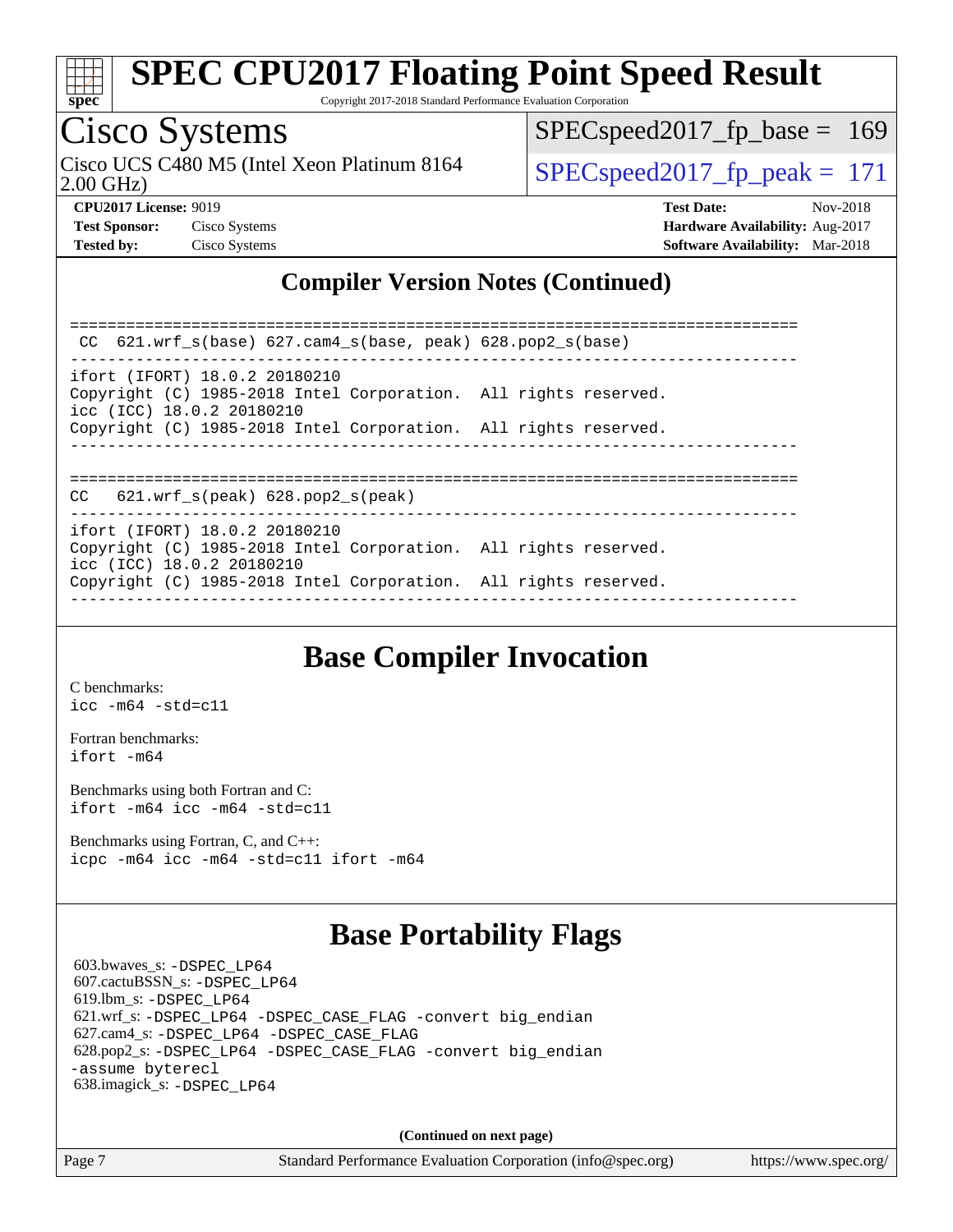

Copyright 2017-2018 Standard Performance Evaluation Corporation

## Cisco Systems

2.00 GHz) Cisco UCS C480 M5 (Intel Xeon Platinum 8164  $\vert$  SPECspeed2017 fp\_peak = 171

SPECspeed2017 fp base =  $169$ 

**[CPU2017 License:](http://www.spec.org/auto/cpu2017/Docs/result-fields.html#CPU2017License)** 9019 **[Test Date:](http://www.spec.org/auto/cpu2017/Docs/result-fields.html#TestDate)** Nov-2018 **[Test Sponsor:](http://www.spec.org/auto/cpu2017/Docs/result-fields.html#TestSponsor)** Cisco Systems **[Hardware Availability:](http://www.spec.org/auto/cpu2017/Docs/result-fields.html#HardwareAvailability)** Aug-2017 **[Tested by:](http://www.spec.org/auto/cpu2017/Docs/result-fields.html#Testedby)** Cisco Systems **[Software Availability:](http://www.spec.org/auto/cpu2017/Docs/result-fields.html#SoftwareAvailability)** Mar-2018

## **[Base Portability Flags \(Continued\)](http://www.spec.org/auto/cpu2017/Docs/result-fields.html#BasePortabilityFlags)**

 644.nab\_s: [-DSPEC\\_LP64](http://www.spec.org/cpu2017/results/res2018q4/cpu2017-20181113-09738.flags.html#suite_basePORTABILITY644_nab_s_DSPEC_LP64) 649.fotonik3d\_s: [-DSPEC\\_LP64](http://www.spec.org/cpu2017/results/res2018q4/cpu2017-20181113-09738.flags.html#suite_basePORTABILITY649_fotonik3d_s_DSPEC_LP64) 654.roms\_s: [-DSPEC\\_LP64](http://www.spec.org/cpu2017/results/res2018q4/cpu2017-20181113-09738.flags.html#suite_basePORTABILITY654_roms_s_DSPEC_LP64)

### **[Base Optimization Flags](http://www.spec.org/auto/cpu2017/Docs/result-fields.html#BaseOptimizationFlags)**

[C benchmarks](http://www.spec.org/auto/cpu2017/Docs/result-fields.html#Cbenchmarks):

[-xCORE-AVX512](http://www.spec.org/cpu2017/results/res2018q4/cpu2017-20181113-09738.flags.html#user_CCbase_f-xCORE-AVX512) [-ipo](http://www.spec.org/cpu2017/results/res2018q4/cpu2017-20181113-09738.flags.html#user_CCbase_f-ipo) [-O3](http://www.spec.org/cpu2017/results/res2018q4/cpu2017-20181113-09738.flags.html#user_CCbase_f-O3) [-no-prec-div](http://www.spec.org/cpu2017/results/res2018q4/cpu2017-20181113-09738.flags.html#user_CCbase_f-no-prec-div) [-qopt-prefetch](http://www.spec.org/cpu2017/results/res2018q4/cpu2017-20181113-09738.flags.html#user_CCbase_f-qopt-prefetch) [-ffinite-math-only](http://www.spec.org/cpu2017/results/res2018q4/cpu2017-20181113-09738.flags.html#user_CCbase_f_finite_math_only_cb91587bd2077682c4b38af759c288ed7c732db004271a9512da14a4f8007909a5f1427ecbf1a0fb78ff2a814402c6114ac565ca162485bbcae155b5e4258871) [-qopt-mem-layout-trans=3](http://www.spec.org/cpu2017/results/res2018q4/cpu2017-20181113-09738.flags.html#user_CCbase_f-qopt-mem-layout-trans_de80db37974c74b1f0e20d883f0b675c88c3b01e9d123adea9b28688d64333345fb62bc4a798493513fdb68f60282f9a726aa07f478b2f7113531aecce732043) [-qopenmp](http://www.spec.org/cpu2017/results/res2018q4/cpu2017-20181113-09738.flags.html#user_CCbase_qopenmp_16be0c44f24f464004c6784a7acb94aca937f053568ce72f94b139a11c7c168634a55f6653758ddd83bcf7b8463e8028bb0b48b77bcddc6b78d5d95bb1df2967) [-DSPEC\\_OPENMP](http://www.spec.org/cpu2017/results/res2018q4/cpu2017-20181113-09738.flags.html#suite_CCbase_DSPEC_OPENMP)

[Fortran benchmarks](http://www.spec.org/auto/cpu2017/Docs/result-fields.html#Fortranbenchmarks):

[-DSPEC\\_OPENMP](http://www.spec.org/cpu2017/results/res2018q4/cpu2017-20181113-09738.flags.html#suite_FCbase_DSPEC_OPENMP) [-xCORE-AVX512](http://www.spec.org/cpu2017/results/res2018q4/cpu2017-20181113-09738.flags.html#user_FCbase_f-xCORE-AVX512) [-ipo](http://www.spec.org/cpu2017/results/res2018q4/cpu2017-20181113-09738.flags.html#user_FCbase_f-ipo) [-O3](http://www.spec.org/cpu2017/results/res2018q4/cpu2017-20181113-09738.flags.html#user_FCbase_f-O3) [-no-prec-div](http://www.spec.org/cpu2017/results/res2018q4/cpu2017-20181113-09738.flags.html#user_FCbase_f-no-prec-div) [-qopt-prefetch](http://www.spec.org/cpu2017/results/res2018q4/cpu2017-20181113-09738.flags.html#user_FCbase_f-qopt-prefetch) [-ffinite-math-only](http://www.spec.org/cpu2017/results/res2018q4/cpu2017-20181113-09738.flags.html#user_FCbase_f_finite_math_only_cb91587bd2077682c4b38af759c288ed7c732db004271a9512da14a4f8007909a5f1427ecbf1a0fb78ff2a814402c6114ac565ca162485bbcae155b5e4258871) [-qopt-mem-layout-trans=3](http://www.spec.org/cpu2017/results/res2018q4/cpu2017-20181113-09738.flags.html#user_FCbase_f-qopt-mem-layout-trans_de80db37974c74b1f0e20d883f0b675c88c3b01e9d123adea9b28688d64333345fb62bc4a798493513fdb68f60282f9a726aa07f478b2f7113531aecce732043) [-qopenmp](http://www.spec.org/cpu2017/results/res2018q4/cpu2017-20181113-09738.flags.html#user_FCbase_qopenmp_16be0c44f24f464004c6784a7acb94aca937f053568ce72f94b139a11c7c168634a55f6653758ddd83bcf7b8463e8028bb0b48b77bcddc6b78d5d95bb1df2967) [-nostandard-realloc-lhs](http://www.spec.org/cpu2017/results/res2018q4/cpu2017-20181113-09738.flags.html#user_FCbase_f_2003_std_realloc_82b4557e90729c0f113870c07e44d33d6f5a304b4f63d4c15d2d0f1fab99f5daaed73bdb9275d9ae411527f28b936061aa8b9c8f2d63842963b95c9dd6426b8a) [-align array32byte](http://www.spec.org/cpu2017/results/res2018q4/cpu2017-20181113-09738.flags.html#user_FCbase_align_array32byte_b982fe038af199962ba9a80c053b8342c548c85b40b8e86eb3cc33dee0d7986a4af373ac2d51c3f7cf710a18d62fdce2948f201cd044323541f22fc0fffc51b6)

[Benchmarks using both Fortran and C](http://www.spec.org/auto/cpu2017/Docs/result-fields.html#BenchmarksusingbothFortranandC):

```
-xCORE-AVX512-ipo-no-prec-div-qopt-prefetch
-ffinite-math-only -qopt-mem-layout-trans=3 -qopenmp -DSPEC_OPENMP
-nostandard-realloc-lhs -align array32byte
```
[Benchmarks using Fortran, C, and C++:](http://www.spec.org/auto/cpu2017/Docs/result-fields.html#BenchmarksusingFortranCandCXX)

[-xCORE-AVX512](http://www.spec.org/cpu2017/results/res2018q4/cpu2017-20181113-09738.flags.html#user_CC_CXX_FCbase_f-xCORE-AVX512) [-ipo](http://www.spec.org/cpu2017/results/res2018q4/cpu2017-20181113-09738.flags.html#user_CC_CXX_FCbase_f-ipo) [-O3](http://www.spec.org/cpu2017/results/res2018q4/cpu2017-20181113-09738.flags.html#user_CC_CXX_FCbase_f-O3) [-no-prec-div](http://www.spec.org/cpu2017/results/res2018q4/cpu2017-20181113-09738.flags.html#user_CC_CXX_FCbase_f-no-prec-div) [-qopt-prefetch](http://www.spec.org/cpu2017/results/res2018q4/cpu2017-20181113-09738.flags.html#user_CC_CXX_FCbase_f-qopt-prefetch) [-ffinite-math-only](http://www.spec.org/cpu2017/results/res2018q4/cpu2017-20181113-09738.flags.html#user_CC_CXX_FCbase_f_finite_math_only_cb91587bd2077682c4b38af759c288ed7c732db004271a9512da14a4f8007909a5f1427ecbf1a0fb78ff2a814402c6114ac565ca162485bbcae155b5e4258871) [-qopt-mem-layout-trans=3](http://www.spec.org/cpu2017/results/res2018q4/cpu2017-20181113-09738.flags.html#user_CC_CXX_FCbase_f-qopt-mem-layout-trans_de80db37974c74b1f0e20d883f0b675c88c3b01e9d123adea9b28688d64333345fb62bc4a798493513fdb68f60282f9a726aa07f478b2f7113531aecce732043) [-qopenmp](http://www.spec.org/cpu2017/results/res2018q4/cpu2017-20181113-09738.flags.html#user_CC_CXX_FCbase_qopenmp_16be0c44f24f464004c6784a7acb94aca937f053568ce72f94b139a11c7c168634a55f6653758ddd83bcf7b8463e8028bb0b48b77bcddc6b78d5d95bb1df2967) [-DSPEC\\_OPENMP](http://www.spec.org/cpu2017/results/res2018q4/cpu2017-20181113-09738.flags.html#suite_CC_CXX_FCbase_DSPEC_OPENMP) [-nostandard-realloc-lhs](http://www.spec.org/cpu2017/results/res2018q4/cpu2017-20181113-09738.flags.html#user_CC_CXX_FCbase_f_2003_std_realloc_82b4557e90729c0f113870c07e44d33d6f5a304b4f63d4c15d2d0f1fab99f5daaed73bdb9275d9ae411527f28b936061aa8b9c8f2d63842963b95c9dd6426b8a) [-align array32byte](http://www.spec.org/cpu2017/results/res2018q4/cpu2017-20181113-09738.flags.html#user_CC_CXX_FCbase_align_array32byte_b982fe038af199962ba9a80c053b8342c548c85b40b8e86eb3cc33dee0d7986a4af373ac2d51c3f7cf710a18d62fdce2948f201cd044323541f22fc0fffc51b6)

### **[Peak Compiler Invocation](http://www.spec.org/auto/cpu2017/Docs/result-fields.html#PeakCompilerInvocation)**

[C benchmarks](http://www.spec.org/auto/cpu2017/Docs/result-fields.html#Cbenchmarks): [icc -m64 -std=c11](http://www.spec.org/cpu2017/results/res2018q4/cpu2017-20181113-09738.flags.html#user_CCpeak_intel_icc_64bit_c11_33ee0cdaae7deeeab2a9725423ba97205ce30f63b9926c2519791662299b76a0318f32ddfffdc46587804de3178b4f9328c46fa7c2b0cd779d7a61945c91cd35)

[Fortran benchmarks](http://www.spec.org/auto/cpu2017/Docs/result-fields.html#Fortranbenchmarks): [ifort -m64](http://www.spec.org/cpu2017/results/res2018q4/cpu2017-20181113-09738.flags.html#user_FCpeak_intel_ifort_64bit_24f2bb282fbaeffd6157abe4f878425411749daecae9a33200eee2bee2fe76f3b89351d69a8130dd5949958ce389cf37ff59a95e7a40d588e8d3a57e0c3fd751)

[Benchmarks using both Fortran and C](http://www.spec.org/auto/cpu2017/Docs/result-fields.html#BenchmarksusingbothFortranandC): [ifort -m64](http://www.spec.org/cpu2017/results/res2018q4/cpu2017-20181113-09738.flags.html#user_CC_FCpeak_intel_ifort_64bit_24f2bb282fbaeffd6157abe4f878425411749daecae9a33200eee2bee2fe76f3b89351d69a8130dd5949958ce389cf37ff59a95e7a40d588e8d3a57e0c3fd751) [icc -m64 -std=c11](http://www.spec.org/cpu2017/results/res2018q4/cpu2017-20181113-09738.flags.html#user_CC_FCpeak_intel_icc_64bit_c11_33ee0cdaae7deeeab2a9725423ba97205ce30f63b9926c2519791662299b76a0318f32ddfffdc46587804de3178b4f9328c46fa7c2b0cd779d7a61945c91cd35)

[Benchmarks using Fortran, C, and C++:](http://www.spec.org/auto/cpu2017/Docs/result-fields.html#BenchmarksusingFortranCandCXX) [icpc -m64](http://www.spec.org/cpu2017/results/res2018q4/cpu2017-20181113-09738.flags.html#user_CC_CXX_FCpeak_intel_icpc_64bit_4ecb2543ae3f1412ef961e0650ca070fec7b7afdcd6ed48761b84423119d1bf6bdf5cad15b44d48e7256388bc77273b966e5eb805aefd121eb22e9299b2ec9d9) [icc -m64 -std=c11](http://www.spec.org/cpu2017/results/res2018q4/cpu2017-20181113-09738.flags.html#user_CC_CXX_FCpeak_intel_icc_64bit_c11_33ee0cdaae7deeeab2a9725423ba97205ce30f63b9926c2519791662299b76a0318f32ddfffdc46587804de3178b4f9328c46fa7c2b0cd779d7a61945c91cd35) [ifort -m64](http://www.spec.org/cpu2017/results/res2018q4/cpu2017-20181113-09738.flags.html#user_CC_CXX_FCpeak_intel_ifort_64bit_24f2bb282fbaeffd6157abe4f878425411749daecae9a33200eee2bee2fe76f3b89351d69a8130dd5949958ce389cf37ff59a95e7a40d588e8d3a57e0c3fd751)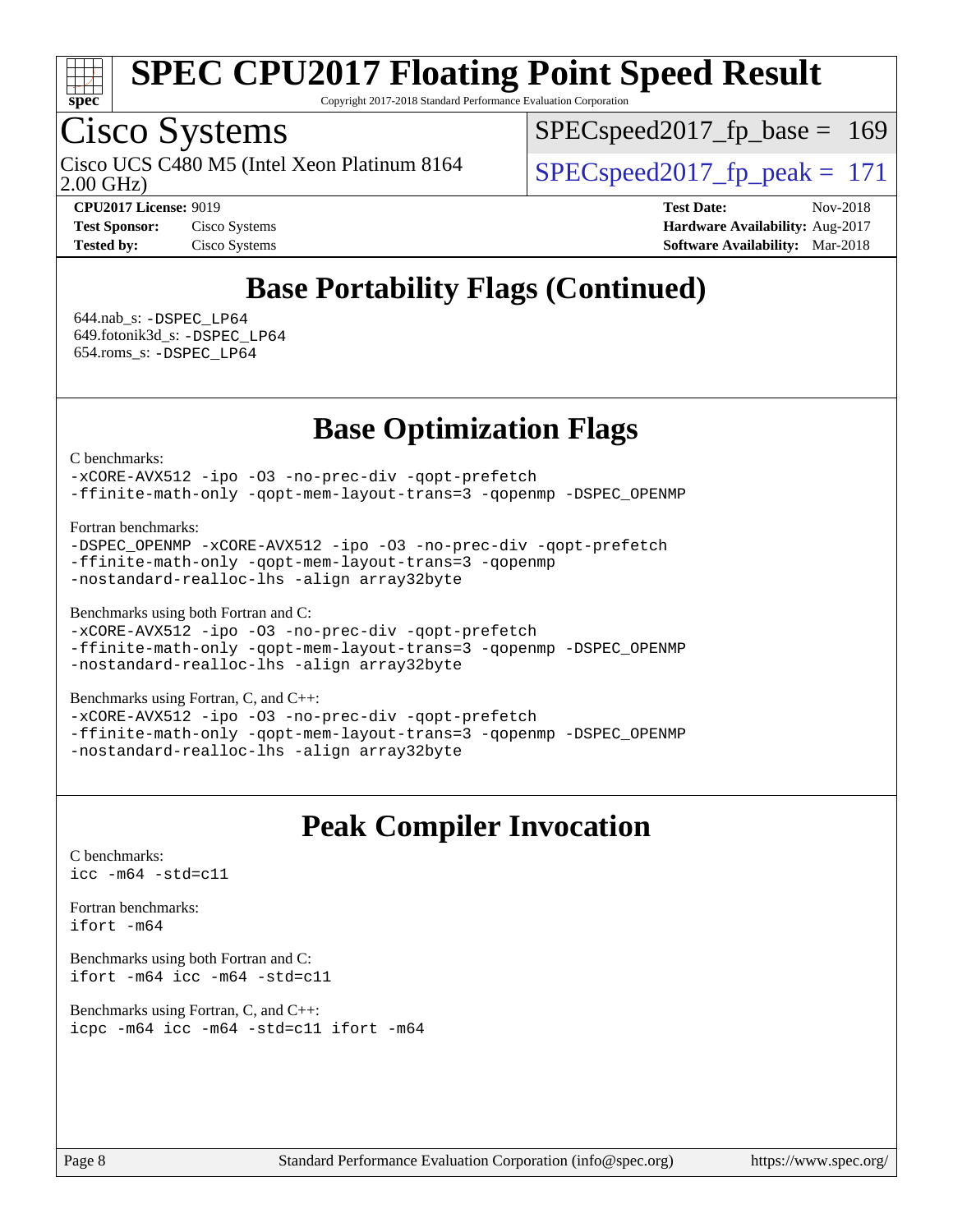

Copyright 2017-2018 Standard Performance Evaluation Corporation

## Cisco Systems

Cisco UCS C480 M5 (Intel Xeon Platinum 8164  $\vert$  SPECspeed2017 fp\_peak = 171

 $SPEC speed2017_fp\_base = 169$ 

2.00 GHz)

**[Test Sponsor:](http://www.spec.org/auto/cpu2017/Docs/result-fields.html#TestSponsor)** Cisco Systems **[Hardware Availability:](http://www.spec.org/auto/cpu2017/Docs/result-fields.html#HardwareAvailability)** Aug-2017

**[CPU2017 License:](http://www.spec.org/auto/cpu2017/Docs/result-fields.html#CPU2017License)** 9019 **[Test Date:](http://www.spec.org/auto/cpu2017/Docs/result-fields.html#TestDate)** Nov-2018

**[Tested by:](http://www.spec.org/auto/cpu2017/Docs/result-fields.html#Testedby)** Cisco Systems **[Software Availability:](http://www.spec.org/auto/cpu2017/Docs/result-fields.html#SoftwareAvailability)** Mar-2018

### **[Peak Portability Flags](http://www.spec.org/auto/cpu2017/Docs/result-fields.html#PeakPortabilityFlags)**

Same as Base Portability Flags

### **[Peak Optimization Flags](http://www.spec.org/auto/cpu2017/Docs/result-fields.html#PeakOptimizationFlags)**

[C benchmarks](http://www.spec.org/auto/cpu2017/Docs/result-fields.html#Cbenchmarks):

 619.lbm\_s: [-prof-gen](http://www.spec.org/cpu2017/results/res2018q4/cpu2017-20181113-09738.flags.html#user_peakPASS1_CFLAGSPASS1_LDFLAGS619_lbm_s_prof_gen_5aa4926d6013ddb2a31985c654b3eb18169fc0c6952a63635c234f711e6e63dd76e94ad52365559451ec499a2cdb89e4dc58ba4c67ef54ca681ffbe1461d6b36)(pass 1) [-prof-use](http://www.spec.org/cpu2017/results/res2018q4/cpu2017-20181113-09738.flags.html#user_peakPASS2_CFLAGSPASS2_LDFLAGS619_lbm_s_prof_use_1a21ceae95f36a2b53c25747139a6c16ca95bd9def2a207b4f0849963b97e94f5260e30a0c64f4bb623698870e679ca08317ef8150905d41bd88c6f78df73f19)(pass 2) [-O2](http://www.spec.org/cpu2017/results/res2018q4/cpu2017-20181113-09738.flags.html#user_peakPASS1_COPTIMIZE619_lbm_s_f-O2) [-xCORE-AVX512](http://www.spec.org/cpu2017/results/res2018q4/cpu2017-20181113-09738.flags.html#user_peakPASS2_COPTIMIZE619_lbm_s_f-xCORE-AVX512) [-qopt-prefetch](http://www.spec.org/cpu2017/results/res2018q4/cpu2017-20181113-09738.flags.html#user_peakPASS1_COPTIMIZEPASS2_COPTIMIZE619_lbm_s_f-qopt-prefetch) [-ipo](http://www.spec.org/cpu2017/results/res2018q4/cpu2017-20181113-09738.flags.html#user_peakPASS2_COPTIMIZE619_lbm_s_f-ipo) [-O3](http://www.spec.org/cpu2017/results/res2018q4/cpu2017-20181113-09738.flags.html#user_peakPASS2_COPTIMIZE619_lbm_s_f-O3) [-ffinite-math-only](http://www.spec.org/cpu2017/results/res2018q4/cpu2017-20181113-09738.flags.html#user_peakPASS1_COPTIMIZEPASS2_COPTIMIZE619_lbm_s_f_finite_math_only_cb91587bd2077682c4b38af759c288ed7c732db004271a9512da14a4f8007909a5f1427ecbf1a0fb78ff2a814402c6114ac565ca162485bbcae155b5e4258871) [-no-prec-div](http://www.spec.org/cpu2017/results/res2018q4/cpu2017-20181113-09738.flags.html#user_peakPASS2_COPTIMIZE619_lbm_s_f-no-prec-div) [-qopt-mem-layout-trans=3](http://www.spec.org/cpu2017/results/res2018q4/cpu2017-20181113-09738.flags.html#user_peakPASS1_COPTIMIZEPASS2_COPTIMIZE619_lbm_s_f-qopt-mem-layout-trans_de80db37974c74b1f0e20d883f0b675c88c3b01e9d123adea9b28688d64333345fb62bc4a798493513fdb68f60282f9a726aa07f478b2f7113531aecce732043) [-DSPEC\\_SUPPRESS\\_OPENMP](http://www.spec.org/cpu2017/results/res2018q4/cpu2017-20181113-09738.flags.html#suite_peakPASS1_COPTIMIZE619_lbm_s_DSPEC_SUPPRESS_OPENMP) [-qopenmp](http://www.spec.org/cpu2017/results/res2018q4/cpu2017-20181113-09738.flags.html#user_peakPASS2_COPTIMIZE619_lbm_s_qopenmp_16be0c44f24f464004c6784a7acb94aca937f053568ce72f94b139a11c7c168634a55f6653758ddd83bcf7b8463e8028bb0b48b77bcddc6b78d5d95bb1df2967) [-DSPEC\\_OPENMP](http://www.spec.org/cpu2017/results/res2018q4/cpu2017-20181113-09738.flags.html#suite_peakPASS2_COPTIMIZE619_lbm_s_DSPEC_OPENMP)

 638.imagick\_s: [-xCORE-AVX512](http://www.spec.org/cpu2017/results/res2018q4/cpu2017-20181113-09738.flags.html#user_peakCOPTIMIZE638_imagick_s_f-xCORE-AVX512) [-ipo](http://www.spec.org/cpu2017/results/res2018q4/cpu2017-20181113-09738.flags.html#user_peakCOPTIMIZE638_imagick_s_f-ipo) [-O3](http://www.spec.org/cpu2017/results/res2018q4/cpu2017-20181113-09738.flags.html#user_peakCOPTIMIZE638_imagick_s_f-O3) [-no-prec-div](http://www.spec.org/cpu2017/results/res2018q4/cpu2017-20181113-09738.flags.html#user_peakCOPTIMIZE638_imagick_s_f-no-prec-div) [-qopt-prefetch](http://www.spec.org/cpu2017/results/res2018q4/cpu2017-20181113-09738.flags.html#user_peakCOPTIMIZE638_imagick_s_f-qopt-prefetch) [-ffinite-math-only](http://www.spec.org/cpu2017/results/res2018q4/cpu2017-20181113-09738.flags.html#user_peakCOPTIMIZE638_imagick_s_f_finite_math_only_cb91587bd2077682c4b38af759c288ed7c732db004271a9512da14a4f8007909a5f1427ecbf1a0fb78ff2a814402c6114ac565ca162485bbcae155b5e4258871) [-qopt-mem-layout-trans=3](http://www.spec.org/cpu2017/results/res2018q4/cpu2017-20181113-09738.flags.html#user_peakCOPTIMIZE638_imagick_s_f-qopt-mem-layout-trans_de80db37974c74b1f0e20d883f0b675c88c3b01e9d123adea9b28688d64333345fb62bc4a798493513fdb68f60282f9a726aa07f478b2f7113531aecce732043) [-qopenmp](http://www.spec.org/cpu2017/results/res2018q4/cpu2017-20181113-09738.flags.html#user_peakCOPTIMIZE638_imagick_s_qopenmp_16be0c44f24f464004c6784a7acb94aca937f053568ce72f94b139a11c7c168634a55f6653758ddd83bcf7b8463e8028bb0b48b77bcddc6b78d5d95bb1df2967) [-DSPEC\\_OPENMP](http://www.spec.org/cpu2017/results/res2018q4/cpu2017-20181113-09738.flags.html#suite_peakCOPTIMIZE638_imagick_s_DSPEC_OPENMP)

644.nab\_s: Same as 638.imagick\_s

[Fortran benchmarks](http://www.spec.org/auto/cpu2017/Docs/result-fields.html#Fortranbenchmarks): [-prof-gen](http://www.spec.org/cpu2017/results/res2018q4/cpu2017-20181113-09738.flags.html#user_FCpeak_prof_gen_5aa4926d6013ddb2a31985c654b3eb18169fc0c6952a63635c234f711e6e63dd76e94ad52365559451ec499a2cdb89e4dc58ba4c67ef54ca681ffbe1461d6b36)(pass 1) [-prof-use](http://www.spec.org/cpu2017/results/res2018q4/cpu2017-20181113-09738.flags.html#user_FCpeak_prof_use_1a21ceae95f36a2b53c25747139a6c16ca95bd9def2a207b4f0849963b97e94f5260e30a0c64f4bb623698870e679ca08317ef8150905d41bd88c6f78df73f19)(pass 2) [-DSPEC\\_SUPPRESS\\_OPENMP](http://www.spec.org/cpu2017/results/res2018q4/cpu2017-20181113-09738.flags.html#suite_FCpeak_DSPEC_SUPPRESS_OPENMP)

[-DSPEC\\_OPENMP](http://www.spec.org/cpu2017/results/res2018q4/cpu2017-20181113-09738.flags.html#suite_FCpeak_DSPEC_OPENMP) [-O2](http://www.spec.org/cpu2017/results/res2018q4/cpu2017-20181113-09738.flags.html#user_FCpeak_f-O2) [-xCORE-AVX512](http://www.spec.org/cpu2017/results/res2018q4/cpu2017-20181113-09738.flags.html#user_FCpeak_f-xCORE-AVX512) [-qopt-prefetch](http://www.spec.org/cpu2017/results/res2018q4/cpu2017-20181113-09738.flags.html#user_FCpeak_f-qopt-prefetch) [-ipo](http://www.spec.org/cpu2017/results/res2018q4/cpu2017-20181113-09738.flags.html#user_FCpeak_f-ipo) [-O3](http://www.spec.org/cpu2017/results/res2018q4/cpu2017-20181113-09738.flags.html#user_FCpeak_f-O3) [-ffinite-math-only](http://www.spec.org/cpu2017/results/res2018q4/cpu2017-20181113-09738.flags.html#user_FCpeak_f_finite_math_only_cb91587bd2077682c4b38af759c288ed7c732db004271a9512da14a4f8007909a5f1427ecbf1a0fb78ff2a814402c6114ac565ca162485bbcae155b5e4258871) [-no-prec-div](http://www.spec.org/cpu2017/results/res2018q4/cpu2017-20181113-09738.flags.html#user_FCpeak_f-no-prec-div) [-qopt-mem-layout-trans=3](http://www.spec.org/cpu2017/results/res2018q4/cpu2017-20181113-09738.flags.html#user_FCpeak_f-qopt-mem-layout-trans_de80db37974c74b1f0e20d883f0b675c88c3b01e9d123adea9b28688d64333345fb62bc4a798493513fdb68f60282f9a726aa07f478b2f7113531aecce732043) [-qopenmp](http://www.spec.org/cpu2017/results/res2018q4/cpu2017-20181113-09738.flags.html#user_FCpeak_qopenmp_16be0c44f24f464004c6784a7acb94aca937f053568ce72f94b139a11c7c168634a55f6653758ddd83bcf7b8463e8028bb0b48b77bcddc6b78d5d95bb1df2967) [-nostandard-realloc-lhs](http://www.spec.org/cpu2017/results/res2018q4/cpu2017-20181113-09738.flags.html#user_FCpeak_f_2003_std_realloc_82b4557e90729c0f113870c07e44d33d6f5a304b4f63d4c15d2d0f1fab99f5daaed73bdb9275d9ae411527f28b936061aa8b9c8f2d63842963b95c9dd6426b8a) [-align array32byte](http://www.spec.org/cpu2017/results/res2018q4/cpu2017-20181113-09738.flags.html#user_FCpeak_align_array32byte_b982fe038af199962ba9a80c053b8342c548c85b40b8e86eb3cc33dee0d7986a4af373ac2d51c3f7cf710a18d62fdce2948f201cd044323541f22fc0fffc51b6)

[Benchmarks using both Fortran and C](http://www.spec.org/auto/cpu2017/Docs/result-fields.html#BenchmarksusingbothFortranandC):

 621.wrf\_s: [-prof-gen](http://www.spec.org/cpu2017/results/res2018q4/cpu2017-20181113-09738.flags.html#user_peakPASS1_CFLAGSPASS1_FFLAGSPASS1_LDFLAGS621_wrf_s_prof_gen_5aa4926d6013ddb2a31985c654b3eb18169fc0c6952a63635c234f711e6e63dd76e94ad52365559451ec499a2cdb89e4dc58ba4c67ef54ca681ffbe1461d6b36)(pass 1) [-prof-use](http://www.spec.org/cpu2017/results/res2018q4/cpu2017-20181113-09738.flags.html#user_peakPASS2_CFLAGSPASS2_FFLAGSPASS2_LDFLAGS621_wrf_s_prof_use_1a21ceae95f36a2b53c25747139a6c16ca95bd9def2a207b4f0849963b97e94f5260e30a0c64f4bb623698870e679ca08317ef8150905d41bd88c6f78df73f19)(pass 2) [-O2](http://www.spec.org/cpu2017/results/res2018q4/cpu2017-20181113-09738.flags.html#user_peakPASS1_COPTIMIZEPASS1_FOPTIMIZE621_wrf_s_f-O2) [-xCORE-AVX512](http://www.spec.org/cpu2017/results/res2018q4/cpu2017-20181113-09738.flags.html#user_peakPASS2_COPTIMIZEPASS2_FOPTIMIZE621_wrf_s_f-xCORE-AVX512) [-qopt-prefetch](http://www.spec.org/cpu2017/results/res2018q4/cpu2017-20181113-09738.flags.html#user_peakPASS1_COPTIMIZEPASS1_FOPTIMIZEPASS2_COPTIMIZEPASS2_FOPTIMIZE621_wrf_s_f-qopt-prefetch) [-ipo](http://www.spec.org/cpu2017/results/res2018q4/cpu2017-20181113-09738.flags.html#user_peakPASS2_COPTIMIZEPASS2_FOPTIMIZE621_wrf_s_f-ipo) [-O3](http://www.spec.org/cpu2017/results/res2018q4/cpu2017-20181113-09738.flags.html#user_peakPASS2_COPTIMIZEPASS2_FOPTIMIZE621_wrf_s_f-O3) [-ffinite-math-only](http://www.spec.org/cpu2017/results/res2018q4/cpu2017-20181113-09738.flags.html#user_peakPASS1_COPTIMIZEPASS1_FOPTIMIZEPASS2_COPTIMIZEPASS2_FOPTIMIZE621_wrf_s_f_finite_math_only_cb91587bd2077682c4b38af759c288ed7c732db004271a9512da14a4f8007909a5f1427ecbf1a0fb78ff2a814402c6114ac565ca162485bbcae155b5e4258871) [-no-prec-div](http://www.spec.org/cpu2017/results/res2018q4/cpu2017-20181113-09738.flags.html#user_peakPASS2_COPTIMIZEPASS2_FOPTIMIZE621_wrf_s_f-no-prec-div) [-qopt-mem-layout-trans=3](http://www.spec.org/cpu2017/results/res2018q4/cpu2017-20181113-09738.flags.html#user_peakPASS1_COPTIMIZEPASS1_FOPTIMIZEPASS2_COPTIMIZEPASS2_FOPTIMIZE621_wrf_s_f-qopt-mem-layout-trans_de80db37974c74b1f0e20d883f0b675c88c3b01e9d123adea9b28688d64333345fb62bc4a798493513fdb68f60282f9a726aa07f478b2f7113531aecce732043) [-DSPEC\\_SUPPRESS\\_OPENMP](http://www.spec.org/cpu2017/results/res2018q4/cpu2017-20181113-09738.flags.html#suite_peakPASS1_COPTIMIZEPASS1_FOPTIMIZE621_wrf_s_DSPEC_SUPPRESS_OPENMP) [-qopenmp](http://www.spec.org/cpu2017/results/res2018q4/cpu2017-20181113-09738.flags.html#user_peakPASS2_COPTIMIZEPASS2_FOPTIMIZE621_wrf_s_qopenmp_16be0c44f24f464004c6784a7acb94aca937f053568ce72f94b139a11c7c168634a55f6653758ddd83bcf7b8463e8028bb0b48b77bcddc6b78d5d95bb1df2967) [-DSPEC\\_OPENMP](http://www.spec.org/cpu2017/results/res2018q4/cpu2017-20181113-09738.flags.html#suite_peakPASS2_COPTIMIZEPASS2_FOPTIMIZE621_wrf_s_DSPEC_OPENMP) [-nostandard-realloc-lhs](http://www.spec.org/cpu2017/results/res2018q4/cpu2017-20181113-09738.flags.html#user_peakEXTRA_FOPTIMIZE621_wrf_s_f_2003_std_realloc_82b4557e90729c0f113870c07e44d33d6f5a304b4f63d4c15d2d0f1fab99f5daaed73bdb9275d9ae411527f28b936061aa8b9c8f2d63842963b95c9dd6426b8a) [-align array32byte](http://www.spec.org/cpu2017/results/res2018q4/cpu2017-20181113-09738.flags.html#user_peakEXTRA_FOPTIMIZE621_wrf_s_align_array32byte_b982fe038af199962ba9a80c053b8342c548c85b40b8e86eb3cc33dee0d7986a4af373ac2d51c3f7cf710a18d62fdce2948f201cd044323541f22fc0fffc51b6)

 627.cam4\_s: [-xCORE-AVX512](http://www.spec.org/cpu2017/results/res2018q4/cpu2017-20181113-09738.flags.html#user_peakCOPTIMIZEFOPTIMIZE627_cam4_s_f-xCORE-AVX512) [-ipo](http://www.spec.org/cpu2017/results/res2018q4/cpu2017-20181113-09738.flags.html#user_peakCOPTIMIZEFOPTIMIZE627_cam4_s_f-ipo) [-O3](http://www.spec.org/cpu2017/results/res2018q4/cpu2017-20181113-09738.flags.html#user_peakCOPTIMIZEFOPTIMIZE627_cam4_s_f-O3) [-no-prec-div](http://www.spec.org/cpu2017/results/res2018q4/cpu2017-20181113-09738.flags.html#user_peakCOPTIMIZEFOPTIMIZE627_cam4_s_f-no-prec-div) [-qopt-prefetch](http://www.spec.org/cpu2017/results/res2018q4/cpu2017-20181113-09738.flags.html#user_peakCOPTIMIZEFOPTIMIZE627_cam4_s_f-qopt-prefetch) [-ffinite-math-only](http://www.spec.org/cpu2017/results/res2018q4/cpu2017-20181113-09738.flags.html#user_peakCOPTIMIZEFOPTIMIZE627_cam4_s_f_finite_math_only_cb91587bd2077682c4b38af759c288ed7c732db004271a9512da14a4f8007909a5f1427ecbf1a0fb78ff2a814402c6114ac565ca162485bbcae155b5e4258871) [-qopt-mem-layout-trans=3](http://www.spec.org/cpu2017/results/res2018q4/cpu2017-20181113-09738.flags.html#user_peakCOPTIMIZEFOPTIMIZE627_cam4_s_f-qopt-mem-layout-trans_de80db37974c74b1f0e20d883f0b675c88c3b01e9d123adea9b28688d64333345fb62bc4a798493513fdb68f60282f9a726aa07f478b2f7113531aecce732043) [-qopenmp](http://www.spec.org/cpu2017/results/res2018q4/cpu2017-20181113-09738.flags.html#user_peakCOPTIMIZEFOPTIMIZE627_cam4_s_qopenmp_16be0c44f24f464004c6784a7acb94aca937f053568ce72f94b139a11c7c168634a55f6653758ddd83bcf7b8463e8028bb0b48b77bcddc6b78d5d95bb1df2967) [-DSPEC\\_OPENMP](http://www.spec.org/cpu2017/results/res2018q4/cpu2017-20181113-09738.flags.html#suite_peakCOPTIMIZEFOPTIMIZE627_cam4_s_DSPEC_OPENMP) [-nostandard-realloc-lhs](http://www.spec.org/cpu2017/results/res2018q4/cpu2017-20181113-09738.flags.html#user_peakEXTRA_FOPTIMIZE627_cam4_s_f_2003_std_realloc_82b4557e90729c0f113870c07e44d33d6f5a304b4f63d4c15d2d0f1fab99f5daaed73bdb9275d9ae411527f28b936061aa8b9c8f2d63842963b95c9dd6426b8a) [-align array32byte](http://www.spec.org/cpu2017/results/res2018q4/cpu2017-20181113-09738.flags.html#user_peakEXTRA_FOPTIMIZE627_cam4_s_align_array32byte_b982fe038af199962ba9a80c053b8342c548c85b40b8e86eb3cc33dee0d7986a4af373ac2d51c3f7cf710a18d62fdce2948f201cd044323541f22fc0fffc51b6)

628.pop2\_s: Same as 621.wrf\_s

```
Benchmarks using Fortran, C, and C++: 
-prof-gen(pass 1) -prof-use(pass 2) -O2 -xCORE-AVX512 -qopt-prefetch
-ipo -O3 -ffinite-math-only -no-prec-div -qopt-mem-layout-trans=3
-DSPEC_SUPPRESS_OPENMP -qopenmp -DSPEC_OPENMP -nostandard-realloc-lhs
-align array32byte
```